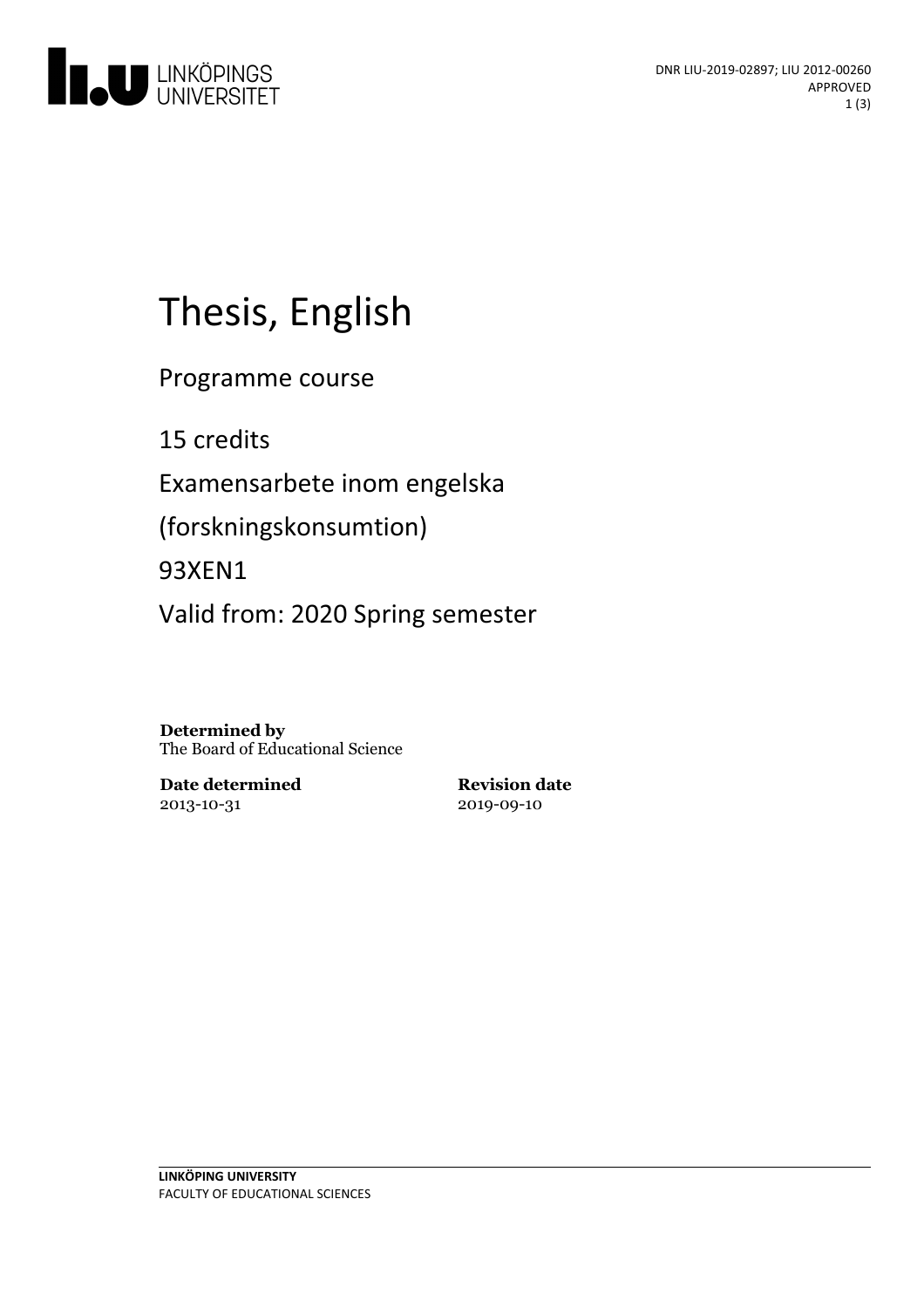Main field of study English

Course level

First cycle

#### Advancement level

G2E

### Course offered for

Secondary School Teacher Programme with a specialization in Teaching in Grades 7-9 of the Compulsory School

#### Examination

Applies to all courses regardless of grading scale.

Students failing an exam covering either the entire course or part of the course two times are entitled to have a new examiner appointed for the reexamination.

If the course has a three-graded grading scale (U - VG), following applies:

Students who have passed an examination may not retake it in order to improve their grades.

The following applies to courses that include a compulsory component:

If special circumstances prevail, and if it is possible with consideration of the nature of the compulsory component, the examiner may decide to replace the compulsory component with another equivalent component.

If the LiU coordinator for students with disabilities has granted a student the right to an adapted examination for <sup>a</sup> written examination in an examination hall, the student has the right to it. If the coordinator has instead recommended for the student an adapted examination or alternative form of examination, the examiner may grant this if the examiner assesses that it is possible, based on consideration of the course objectives.

#### Grades

Three-grade scale, U, G, VG